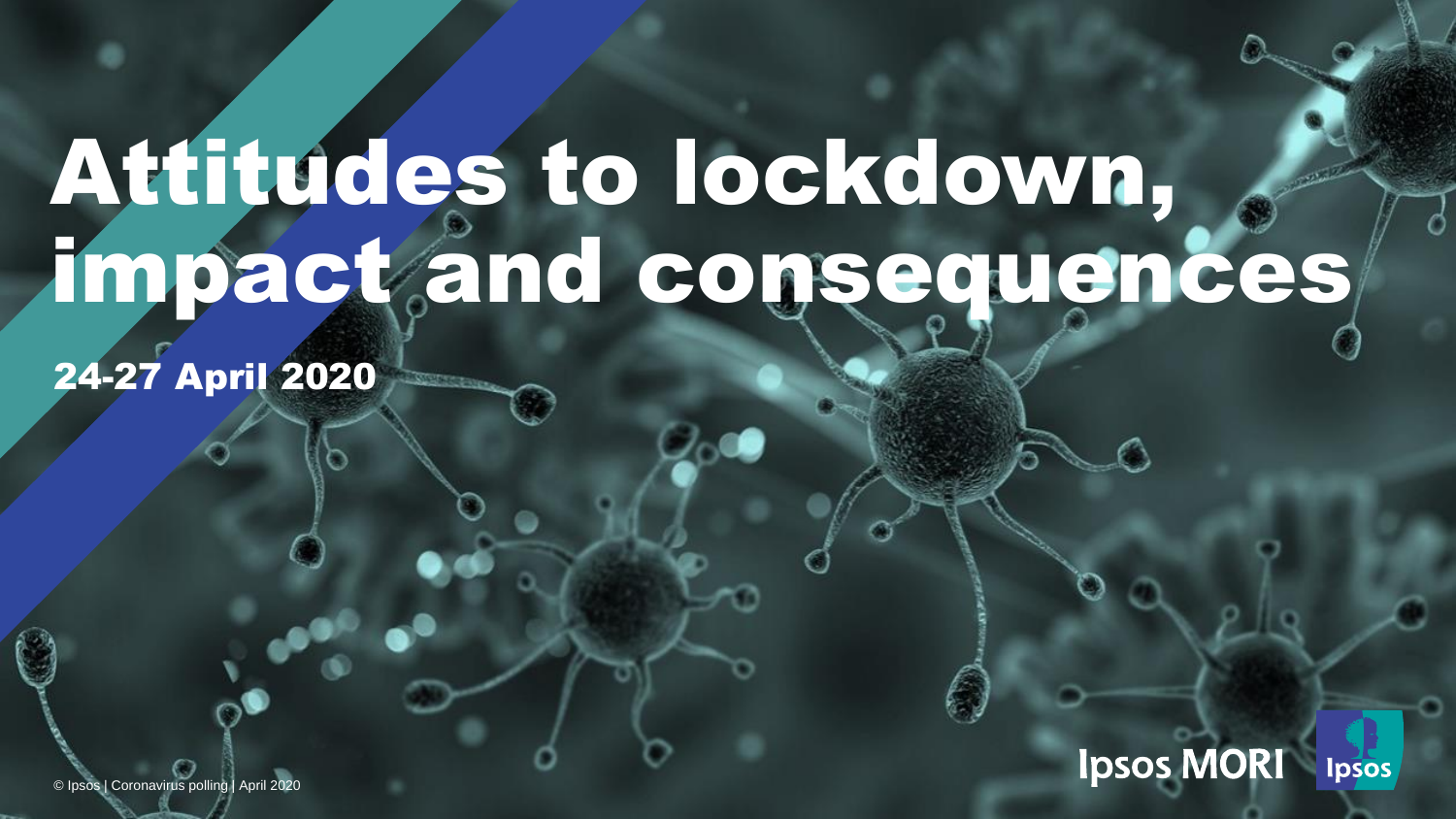### **Comfort of returning to "normality"**

**Imagine if the lockdown measures end in the next month, how comfortable, if at all, do you think you will feel doing each of the following in the same way as you did before the Coronavirus pandemic began?**

|                                                                   | <b>Very/fairly comfortable</b> |     | Not very/not at all | <b>Net</b><br>comfortable |
|-------------------------------------------------------------------|--------------------------------|-----|---------------------|---------------------------|
| <b>Meeting with friends and</b><br>family outside your household  |                                | 62% | 33%                 | $+29$                     |
| <b>Shopping in supermarkets</b>                                   |                                | 51% | 39%                 | $+12$                     |
| <b>Shopping in other shops</b>                                    |                                | 49% | 43%                 | $+6$                      |
| Going to your place of work*                                      |                                | 49% | 35%                 | $+14$                     |
| Sending your children to school**                                 | 41%                            | 48% |                     | $-7$                      |
| Going to bars and restaurants                                     | 29%                            | 61% |                     | $-32$                     |
| <b>Using public transport</b>                                     | 21%                            | 61% |                     | -40                       |
| Going to large public gatherings<br>such as sport or music events | 17%                            | 67% |                     | -50                       |
|                                                                   |                                |     |                     |                           |

**Base: 1,066** Online British adults 18-75, 24-27 April 2020

\* Only asked to those currently employed (694)

\*\*Only asked to those living with someone aged 17 or under (280)

*Source: Ipsos MORI*

Net